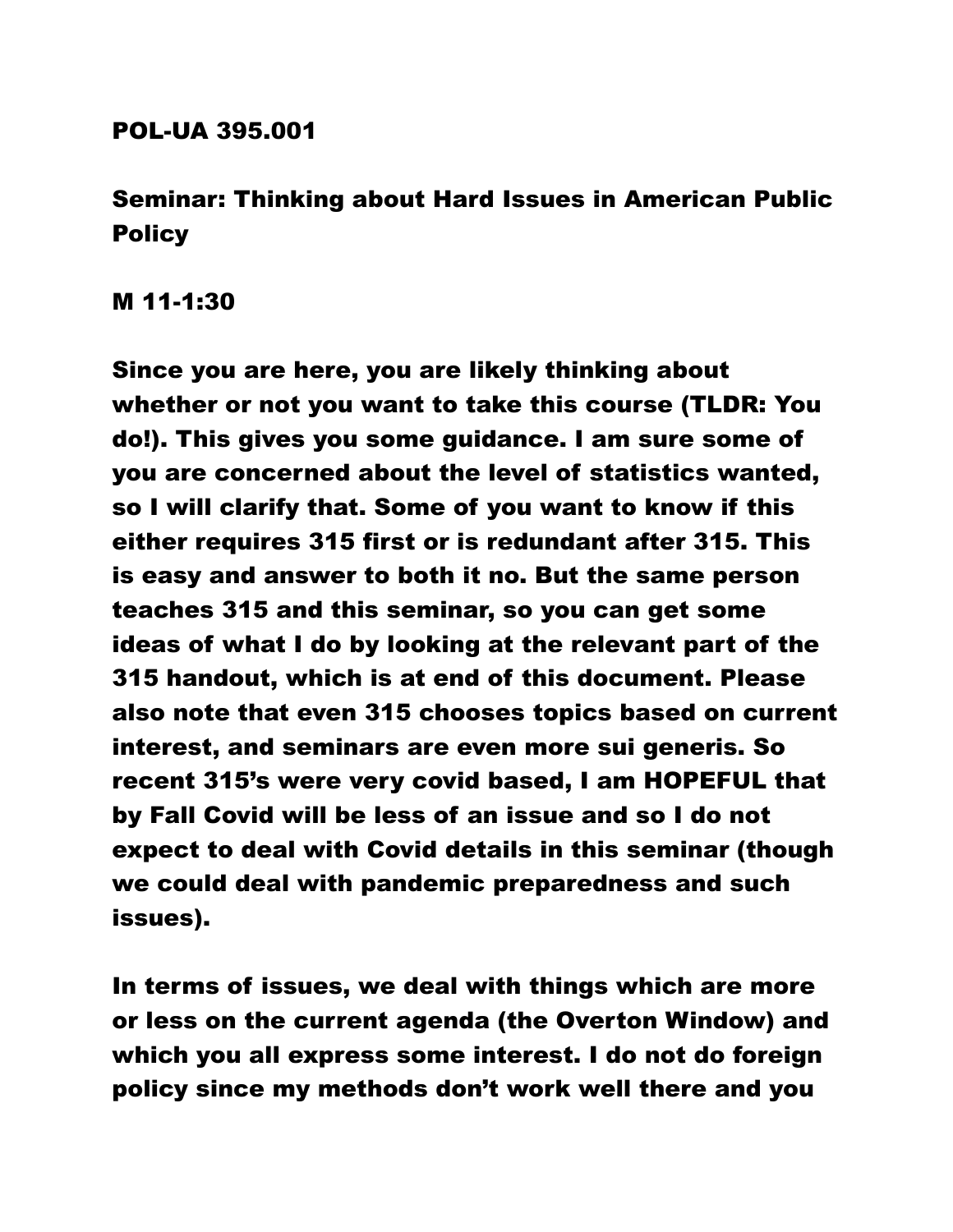can take Prof. Bueno de Mesquita's course. While we do consider normative issues in talking about policy, I don't have much of value to offer on almost purely normative issues (eg issues related to First Amendment or other issues that are mostly legal). Given we have lots of American Politics/Public Opinion courses, I also don't deal with issues that relate primarily to what we call politics, such as redistricting. However, as relevant our discussions and presentations will include normative and political/public opinion issues, when combined with the analytic and evidence issues of the seminar. To give an example, on the environment or climate change, we look at the analytics, but also normative issues related to environmental justice and electoral/public opinion/ "political" issues. There are things that we can do on the Second Amendment, but whether the founders omitted a comma by mistake is not something that we will make much progress on. We will also try to avoid direct discussion of the mid-term election while being aware of its impact on policy.

The seminar differs from the 315 lecture because it is a seminar. So LOTS more student participation, student presentations (likely group) and policy papers (group and/or individual). I will ask you to prepare a brief written statement before all or some classes (lots of details to be worked out). You are expected to speak in class. In 315 I do most of the talking; in this seminar I will try to shut up. In 315 I provide the data and written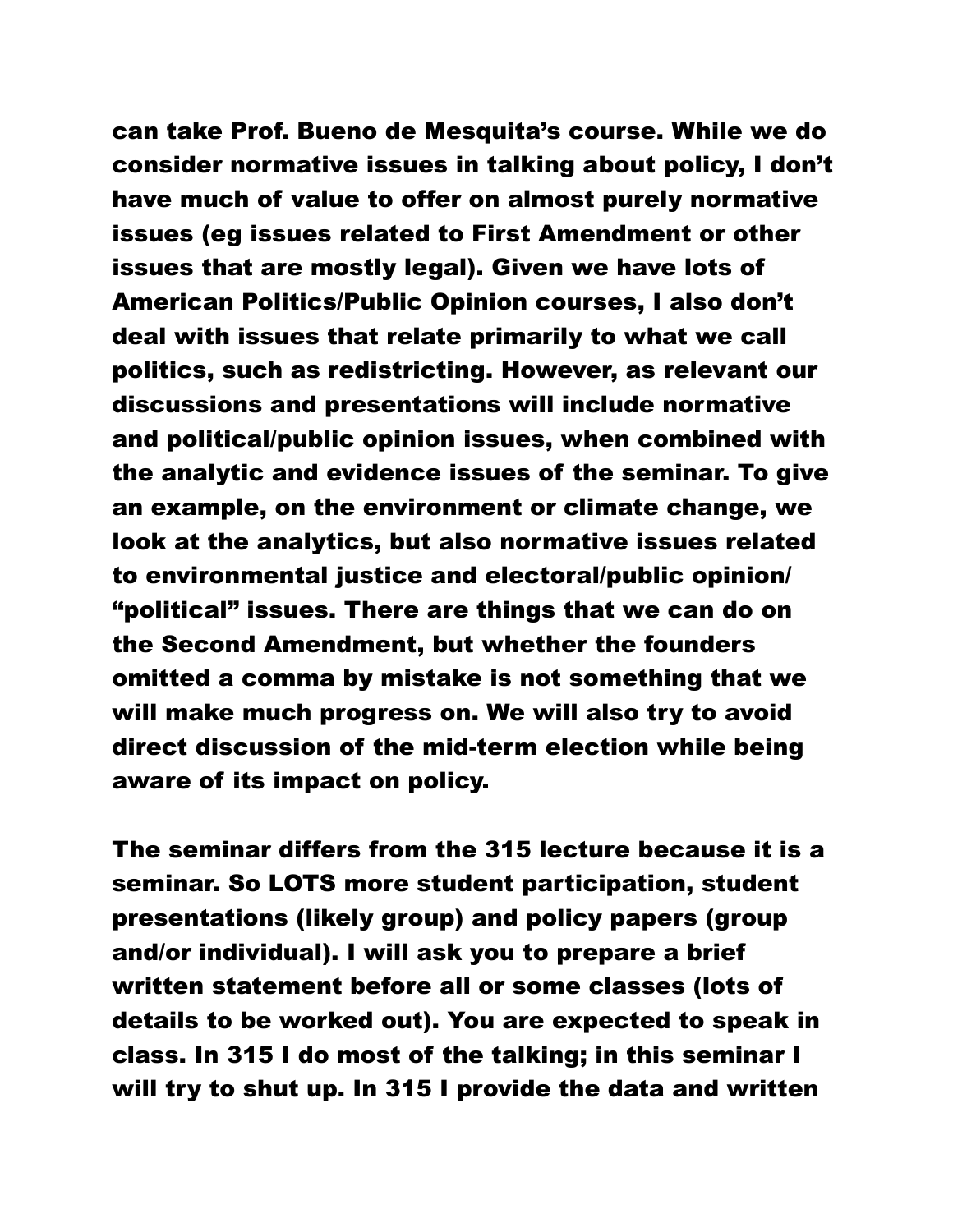material; in the seminar a decent part of your work is finding and assessing this material on your own.

Grading is similar to 315. I do not believe in exams or long papers. You will be assessed on participation, the short pre-class statements and policy presentations. For a seminar there are no exact grading breakdowns, but if you are worried about grades or crave certainty, this may not be the class for you. I note that I heavily reward effort.

In terms of statistics, there are no prerequisites other than some interest in using data to assess important topics. 315 was a lot more (too much?) concerned with issues of data and causality; this seminar less so (though still concerned). As noted, you will also collect more of your own data. This will mostly be secondary, from reports and web sites, not primary from actual surveys or other complicated data sources (unless you want to do this, in which case great; group projects can take advantage of different interests and sill sets). If you have had 850 great but I do not expect you to know how to analyze a survey using R (again, if you can or want to, great). We talk a bunch about causality, which is covered quickly in 850 (Mastering Metrics), but I think I can teach you all you need. So does Josh Angrist (Nobelist co-author of Mastering Metrics) who has a series of videos which cover the important parts of Mastering Metrics/Causality in a very palatable video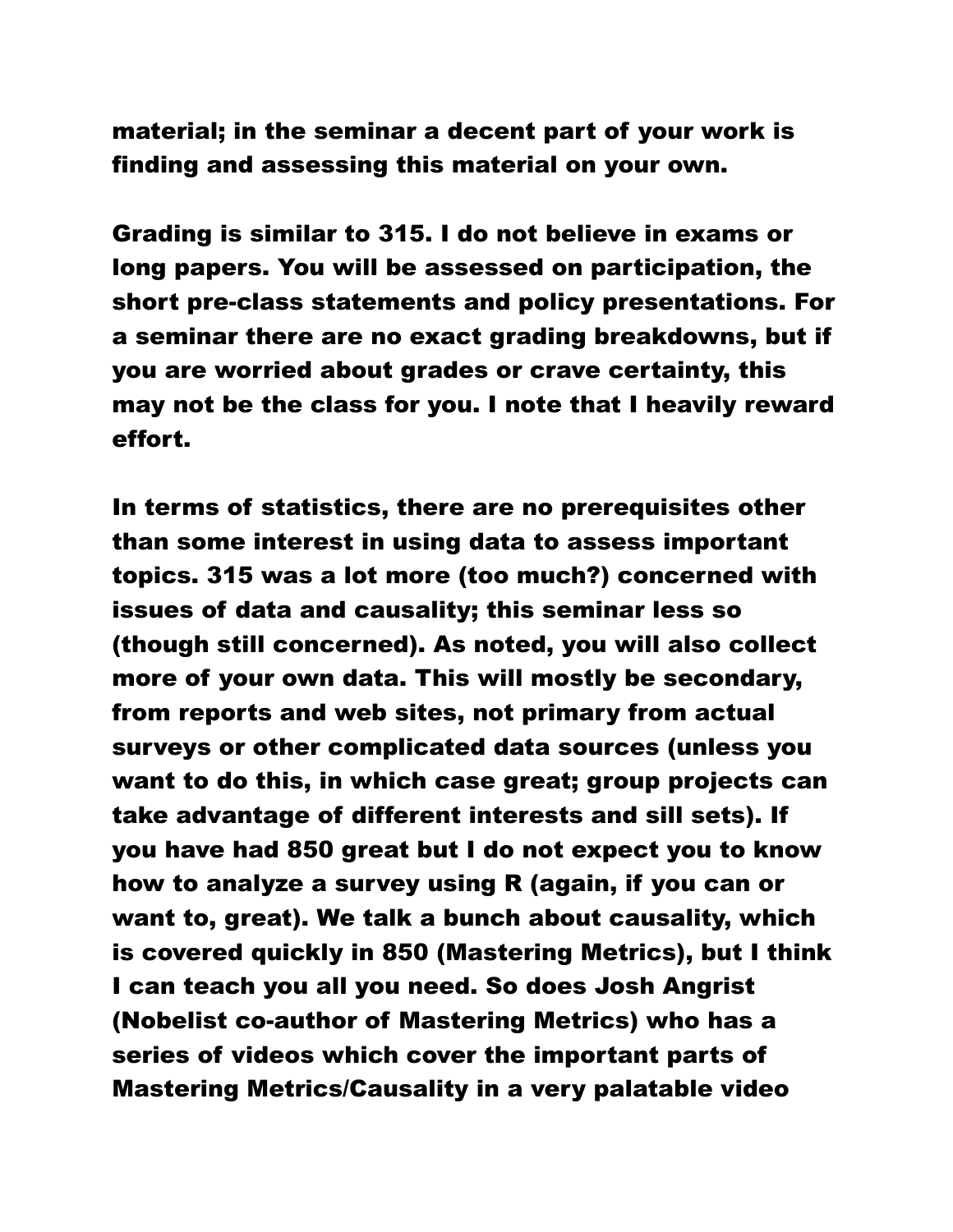format (beyond what he passes off as his sense of humor).

To get an idea of the level of these videos, check out his Marginal Revenue University [videos.](https://mru.org/mastering-econometrics-joshua-angrist) (To see if this seminar fits your interests and skills, take a quick look at the Introduction, the two videos under 3 and perhaps the randomized trials video. Since we have only 14 150 minute meetings, we discuss most of this in the first seminar meeting. It all makes sense and is not really hard (in spite of Angrist wining the Nobel for this type of work). If this course has a backbone, this is it.)

Finally, I do not have my head in the sand (I hope) and so am aware of the political climate at elite universities. But I hope we can have calm discussion of important issues and focus on bringing to bear all kinds of evidence on such. I hope we do end up looking like a twitter set of comments. Whether this can happen in the current environment is unclear. If we don't tweet about our discussions things will go better.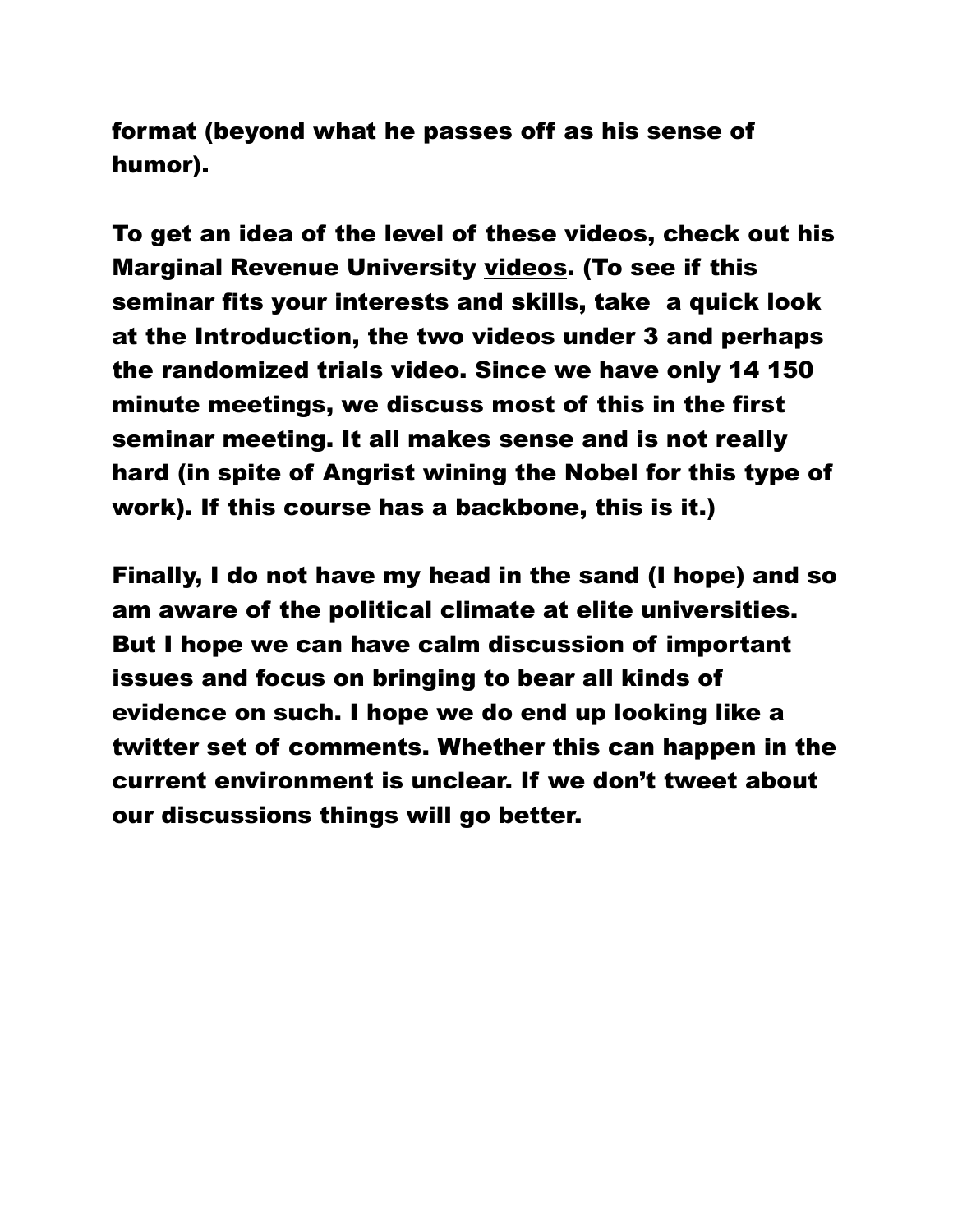## RELEVANT PARTS OF OLD 315 SYLLABUS

POL-UA.315 Controversies in Public Policy: Logic and **Evidence** Spring 2021 MW 11-12:15

## What we do and study (and what we do not)

This course is about using logic to think about issues of public policy and evidence to do the same thing. One way to think about this course is it is mostly about evidence based policy making. In past years we dealt with important domestic policy issues: climate change; other environmental issues; inequality and poverty (including a lot on minimum wages: the intersection of race and inequality; criminal justice and policing (of course intersecting with race); making schools better; designing health policy. Obviously Covid-19 will also be an important topic.

For a variety of reasons we will only deal with domestic issues, primarily at the national level. We need policies your understand, we need repeatability, we need areas where we can get data and areas where we can use the methods of the course. The course is very US-centric, since that is what most of you are more familiar with, and where evidence is easiest to obtain; the methods of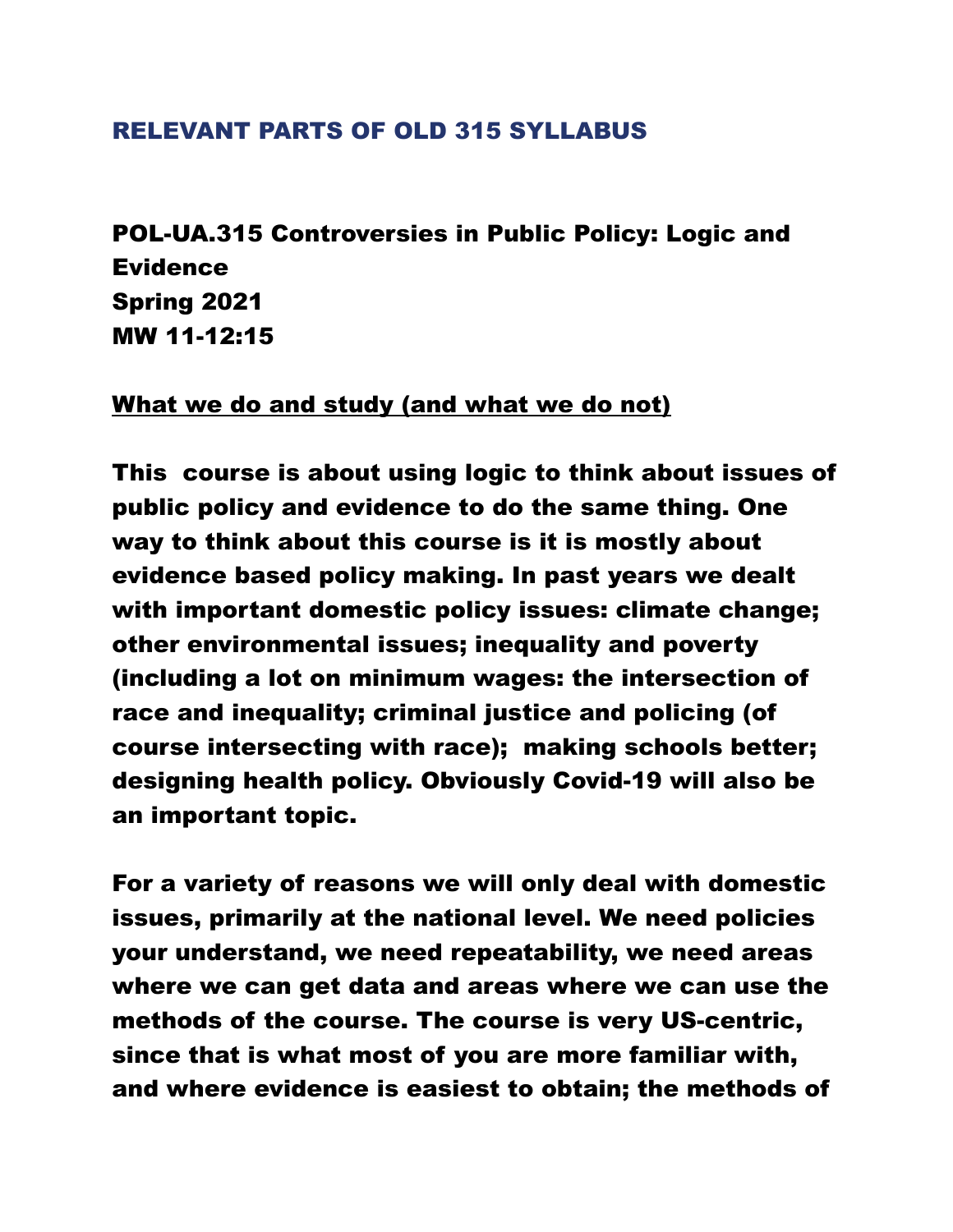the course travel well to other countries and their key issues. We do need repeated data, so, for example, we do not do logic and evidence in US foreign policy since hard to get such data. We do touch on normative issues, which are critical, but only in the context of combining this with logic and evidence. You will see how this works the first day. Some topics are mostly data; some more logic. For some topics you learn about specific skills, so cost-benefit analysis and discounting in terms of environment/climate change, etc. But I am not going to make you an expert in climate or epidemiology. I also assume that topics like foreign policy or elections or Congress public opinion or administrative law are covered in other Politics courses so I only pick the issues related to those topics insofar as I need them for the course.

Much of the course is about using the modern analysis of causality to help us understand policy issues. Do not worry; while, as always, academics can make things complicated, the basic ideas are easy enough. I provide some chapters from Angrist and Pischke's undergraduate text, Mastering 'Metrics (hereinafter MM) , but as they have begun to put their book on video through Marginal Revolution University (hereinafter MM/ MRU), I will rely more on that. (Alas, as of January 2021 not all chapters are on video, but things may change). But I do not like to be too abstract, so most discussion is about real policy controversies abased I l like to have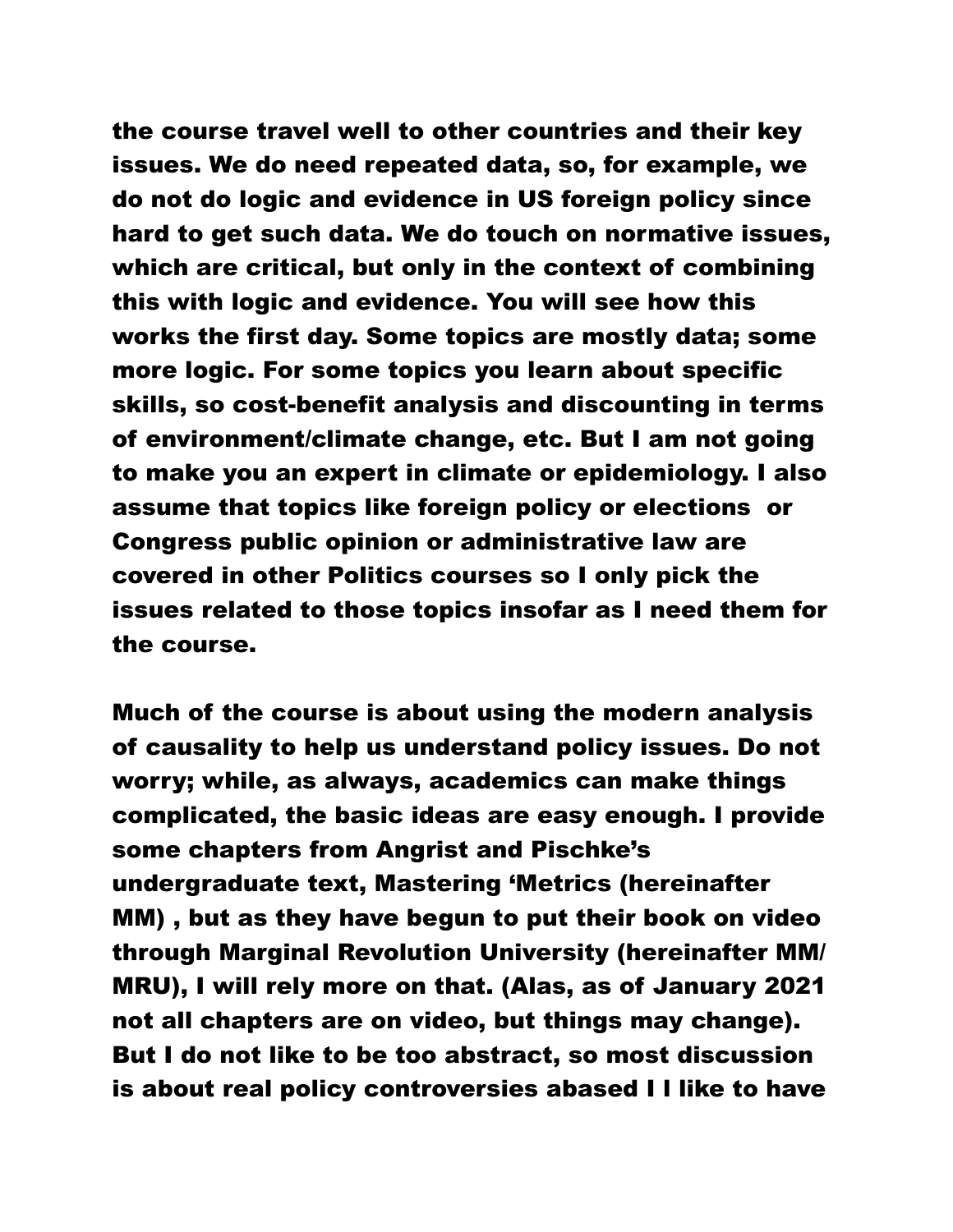you read the actual contributions by scholars. I do edit those and I present so you can get the important ideas without fussing over the details that academics tend to focus on. Nicely, there is a MM/MRU video on how to read regression tables without a lot of tears. All policy articles are on classes, and I put them up in edited form (mostly eliminating details). Thus there are no required texts for the course.

You will note that I have not directly mentioned the 1000 pound gorilla in the room: events I will lump under Black Lives Matter. (BLM). In my mind these topics are best treated, as I have always treated them, under topics like inequality, policing, Covid-19, health, education, the environment and such. It is hard to think of a policy topic where race is not a crucial factor, and you will see this clearly in the readings and lectures and discussion.

At a general level I am pretty sure that issues related to race, covid, inequality, global warming, health care and poverty will be on the national or perhaps state/local policy agenda (what is known in journalism as the Overton Window). My preference is to talk about actual policies under discussion and clearly will learn about these over the semester. The methods work for all we do (or I choose what we do so we can use the methods of the course!) so I am not concerned, please bear with me. Undergraduates generally have lower tolerance for